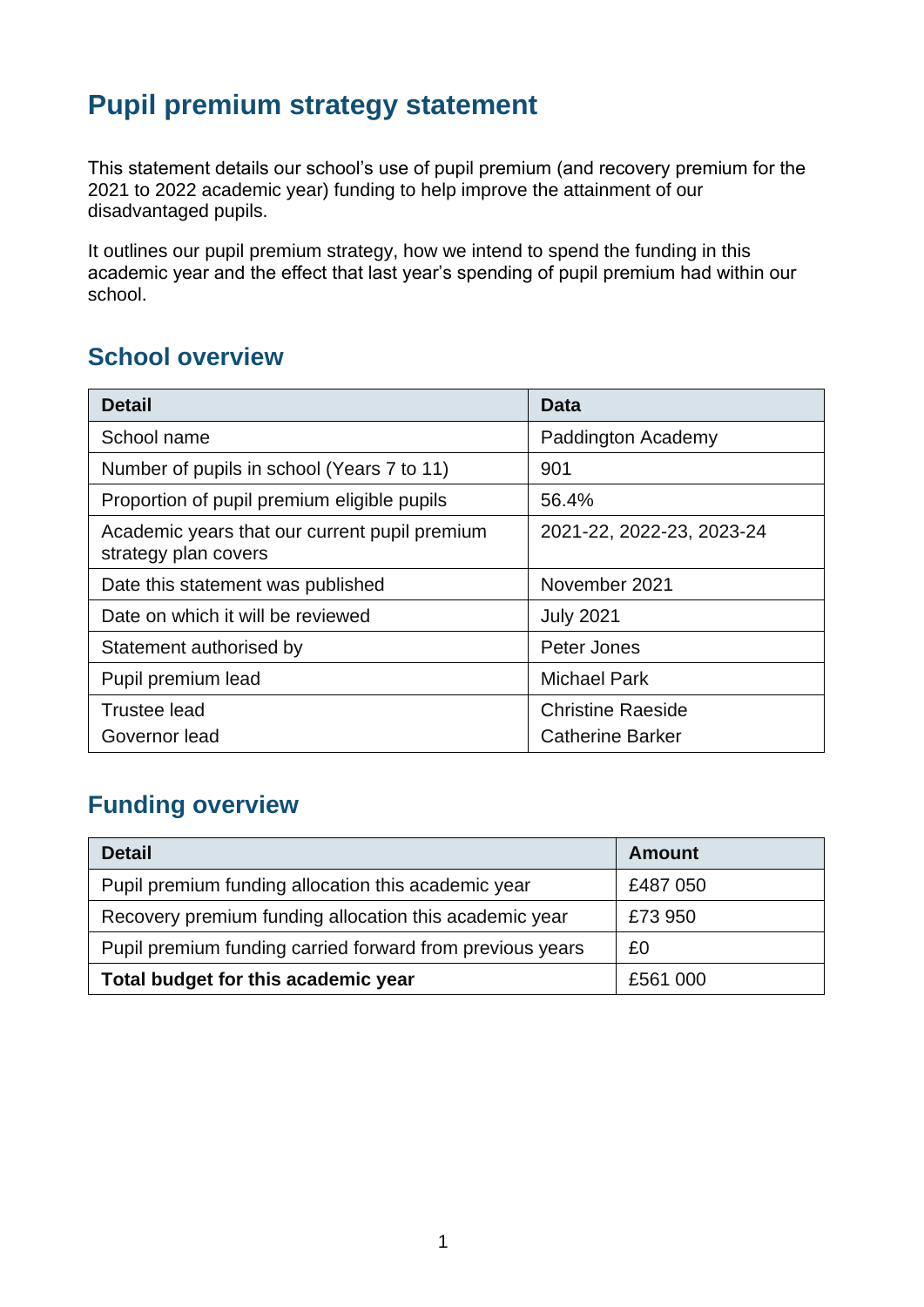# **Part A: Pupil premium strategy plan**

### **Statement of intent**

At Paddington Academy we ensure that all students, regardless of their socioeconomic background, are well-educated, have the opportunity to attend university and are able to live a happy and fulfilled life. We have a relentless focus on high achievement and we aim for all our students to make exceptional progress throughout the curriculum.

We know that disadvantaged students in particular benefit from high-quality teaching. This is the central principle that drives the decisions behind our strategy, enabling us to have the greatest impact not only on the majority of students at our school who receive pupil premium funding, but on all our pupils. Increasing our students' attendance is important so that they are learning in the classroom. Carrying out additional interventions for our pupils gives them extra opportunities to master the material they need to be successful. Through our quality teaching and high expectations, we aim to close the disadvantage gap by ensuring that all our students, and in particular our disadvantaged students, can access, learn and enjoy a rich, ambitious and challenging curriculum in Key Stage 3 and Key Stage 4.

The impact of the pandemic, which affected [most acutely students from deprived](https://educationendowmentfoundation.org.uk/guidance-for-teachers/covid-19-resources/best-evidence-on-impact-of-covid-19-on-pupil-attainment)  [backgrounds,](https://educationendowmentfoundation.org.uk/guidance-for-teachers/covid-19-resources/best-evidence-on-impact-of-covid-19-on-pupil-attainment) presents a challenge in terms of maintaining the progress that our disadvantaged pupils have made in previous years. The Education Policy Institute, for example, found [in October 2021](https://assets.publishing.service.gov.uk/government/uploads/system/uploads/attachment_data/file/1029841/Understanding_progress_in_the_2020-21_academic_year_Report_4_October2021.pdf) that for secondary reading the difference between disadvantaged pupils' learning loss and their peers is growing as a result of the COVID-19 pandemic.

Students eligible for the pupil premium at our school make excellent progress in both Key Stage 3 and Key Stage 4, resulting in disadvantaged students achieving a Progress 8 score of +0.86 across all subjects in 2019. However, there is still a gap between the progress of these disadvantaged students and their more affluent peers at Paddington that our pupil premium strategy aims to tackle.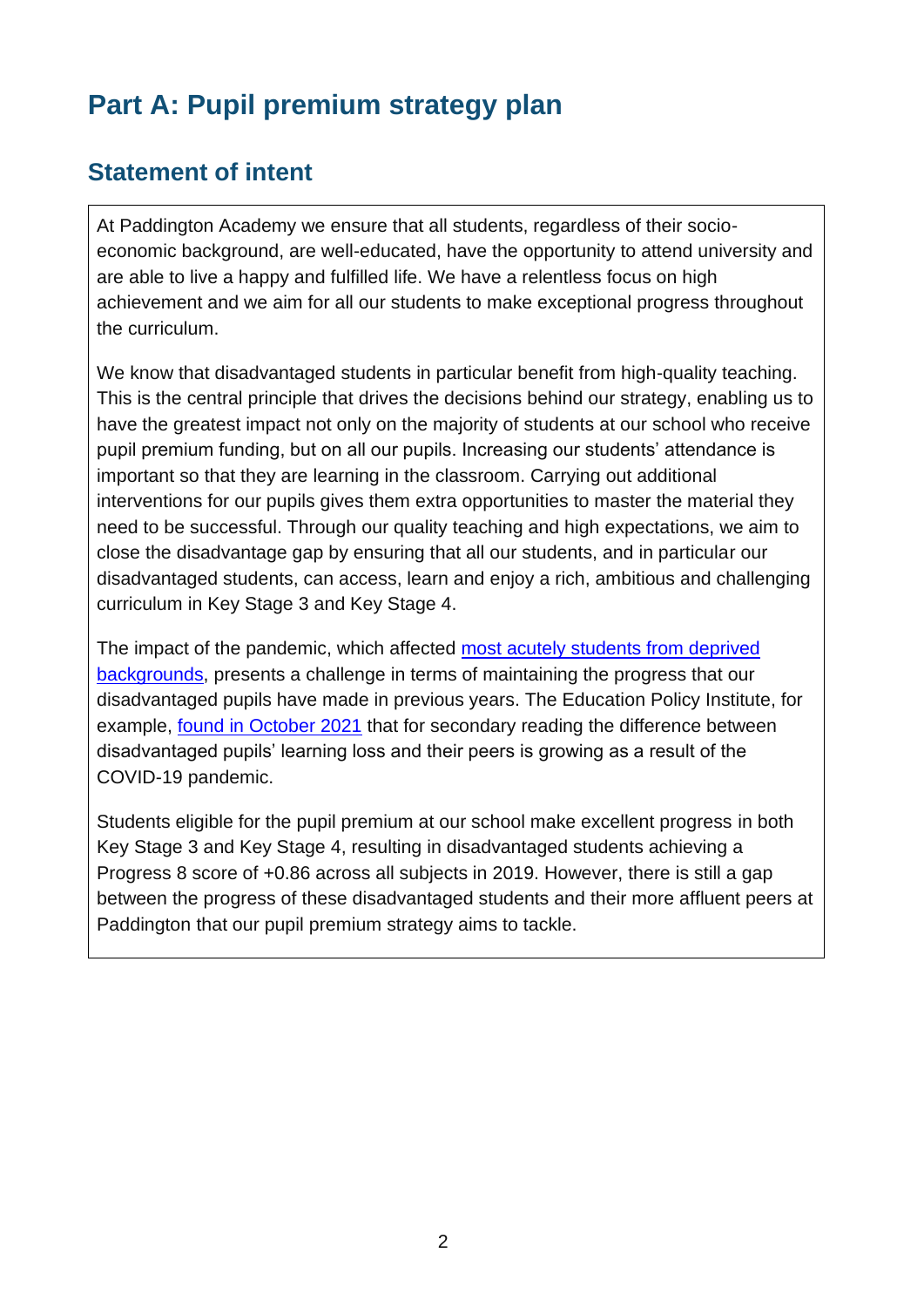# **Challenges**

This details the key challenges to achievement that we have identified among our disadvantaged pupils.

| <b>Challenge</b><br>number | <b>Detail of challenge</b>                                                                                                                                                                                                                                                                                                                                                                             |
|----------------------------|--------------------------------------------------------------------------------------------------------------------------------------------------------------------------------------------------------------------------------------------------------------------------------------------------------------------------------------------------------------------------------------------------------|
| 1                          | Our disadvantaged pupils have, on average, lower attendance than our<br>students who are not eligible for the pupil premium.<br>Between 1 <sup>st</sup> September and 22 <sup>nd</sup> October 2021, for example, pupil premium-<br>eligible boys had an average attendance of 93.9%, while their male peers had                                                                                       |
|                            | an average attendance of 95.5%.                                                                                                                                                                                                                                                                                                                                                                        |
|                            | Lower attendance has a negative impact on students' attainment. Since the<br>education of disadvantaged students was, on a national scale,<br>disproportionately affected by the pandemic, it is even more important that<br>pupil premium-eligible students attend school every day.                                                                                                                  |
| $\overline{2}$             | Attainment of disadvantaged students is lower in English than their peers.<br>This is indicated by scrutiny of students' work, visiting lessons, teachers'<br>formative assessments and final outcomes. The reasons for pupil premium-<br>eligible pupils' underachievement in English are multiple and complex.                                                                                       |
|                            | The pupil premium provides an opportunity to support our disadvantaged<br>students in English to make as much progress as their more affluent peers.                                                                                                                                                                                                                                                   |
| 3                          | Disadvantaged pupils in Key Stage 3 have lower levels of reading<br>comprehension than their peers. This risks having a negative impact on their<br>progress in all subjects and could potentially limit the extent to which they can<br>access the curriculum.                                                                                                                                        |
|                            | Of our Year 7 intake in September 2021, the pupil premium-eligible<br>$\bullet$<br>students have an average reading age almost a full year lower than their<br>non-disadvantaged peers.                                                                                                                                                                                                                |
|                            | In standardised national vocabulary tests, our pupil-premium eligible<br>$\bullet$<br>students in Year 7 scored, on average, at the 34 <sup>th</sup> percentile. Our non-<br>disadvantaged students scored narrowly above the mean at the 51 <sup>st</sup><br>percentile. A lower vocabulary score indicates that students have been<br>exposed to a smaller variety of reading material.              |
| 4                          | Our observations of, and conversations with, our students suggest that those<br>in receipt of pupil premium have fewer opportunities to develop cultural capital<br>outside of school. This reduces the background knowledge they need not only<br>to access the curriculum fully, but also to lead a successful life.                                                                                 |
| 5                          | The learning of some of our disadvantaged students was disproportionately<br>negatively affected during the COVID-19 lockdowns. Pupils in receipt of pupil<br>premium were less likely to have access to devices and the environment<br>necessary to make progress in online lessons. As a result, disadvantaged<br>students are now more likely to have gaps in their knowledge of the<br>curriculum. |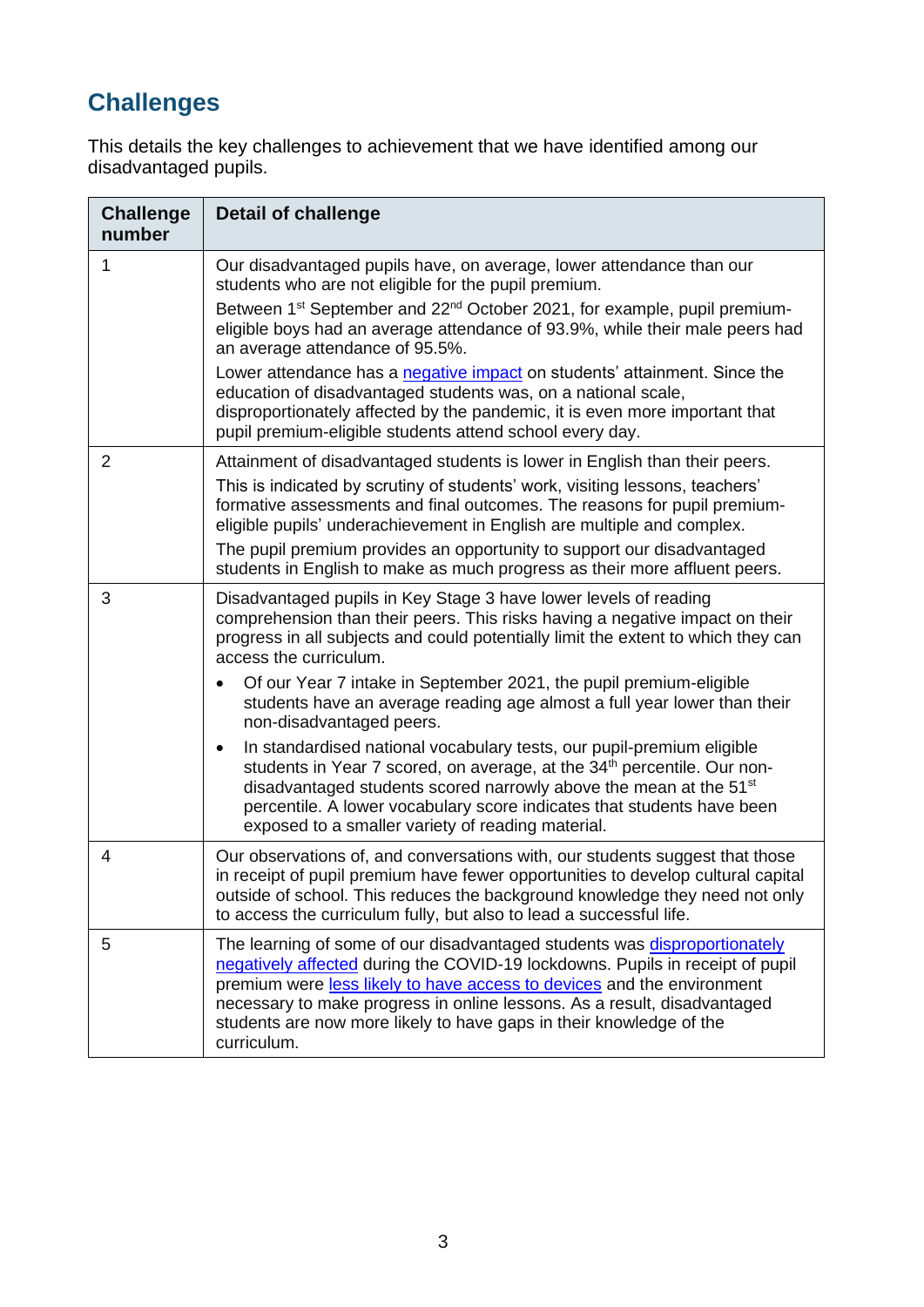### **Intended outcomes**

This explains the outcomes we are aiming for **by the end of our current strategy plan**, and how we will measure whether they have been achieved.

| <b>Intended outcome</b>                                                                                                                | <b>Success criteria</b>                                                                                                                                                                                                                                                                                                          |
|----------------------------------------------------------------------------------------------------------------------------------------|----------------------------------------------------------------------------------------------------------------------------------------------------------------------------------------------------------------------------------------------------------------------------------------------------------------------------------|
| Improved attendance of all<br>students, particularly those<br>who receive the pupil premium.                                           | Sustained high attendance of disadvantaged pupils by<br>2024-25, demonstrated by an average attendance for all<br>pupils of 96% and the attendance gap between<br>disadvantaged students and their peers being less than<br>$1\%$ .                                                                                              |
| Improved progress and<br>attainment among<br>disadvantaged pupils, and<br>particularly boys, in English at<br>the end of Key Stage 4.  | All students, including disadvantaged pupils, experience a<br>rich and challenging curriculum in English. They<br>demonstrate through lessons visits, formative and<br>summative assessment, and the high quality of their work<br>that they are grasping key concepts and developing strong<br>curriculum knowledge in English. |
| Improved reading<br>comprehension among<br>disadvantaged pupils across<br>Key Stage 3.                                                 | Reading age tests demonstrate improved vocabulary and<br>comprehension skills among disadvantaged pupils and a<br>smaller disparity between the scores of disadvantaged<br>pupils and their non-disadvantaged peers. Teachers should<br>recognise an improvement through engagement in lessons<br>and book scrutiny.             |
| Disadvantaged pupils' make<br>excellent progress because<br>their gaps (a result of the<br>pandemic) are dealt with<br>systematically. | Teachers identify systematically gaps in all students'<br>knowledge, including disadvantaged students, using<br>formative assessment. Content is then taught responsively,<br>before students' progress is checked.                                                                                                              |
| All students, and especially<br>disadvantaged students, are<br>given multiple opportunities to<br>gain more cultural capital.          | 100% of students in Key Stage 3 participate in some form<br>of enrichment inside or outside of school (e.g. sports or<br>arts after-school clubs, or the Duke of Edinburgh award<br>scheme).<br>There are several trips throughout the year to cultural                                                                          |
|                                                                                                                                        | institutions, such as museums, galleries or universities.<br>These trips have a strong rationale rooted in the<br>curriculum.                                                                                                                                                                                                    |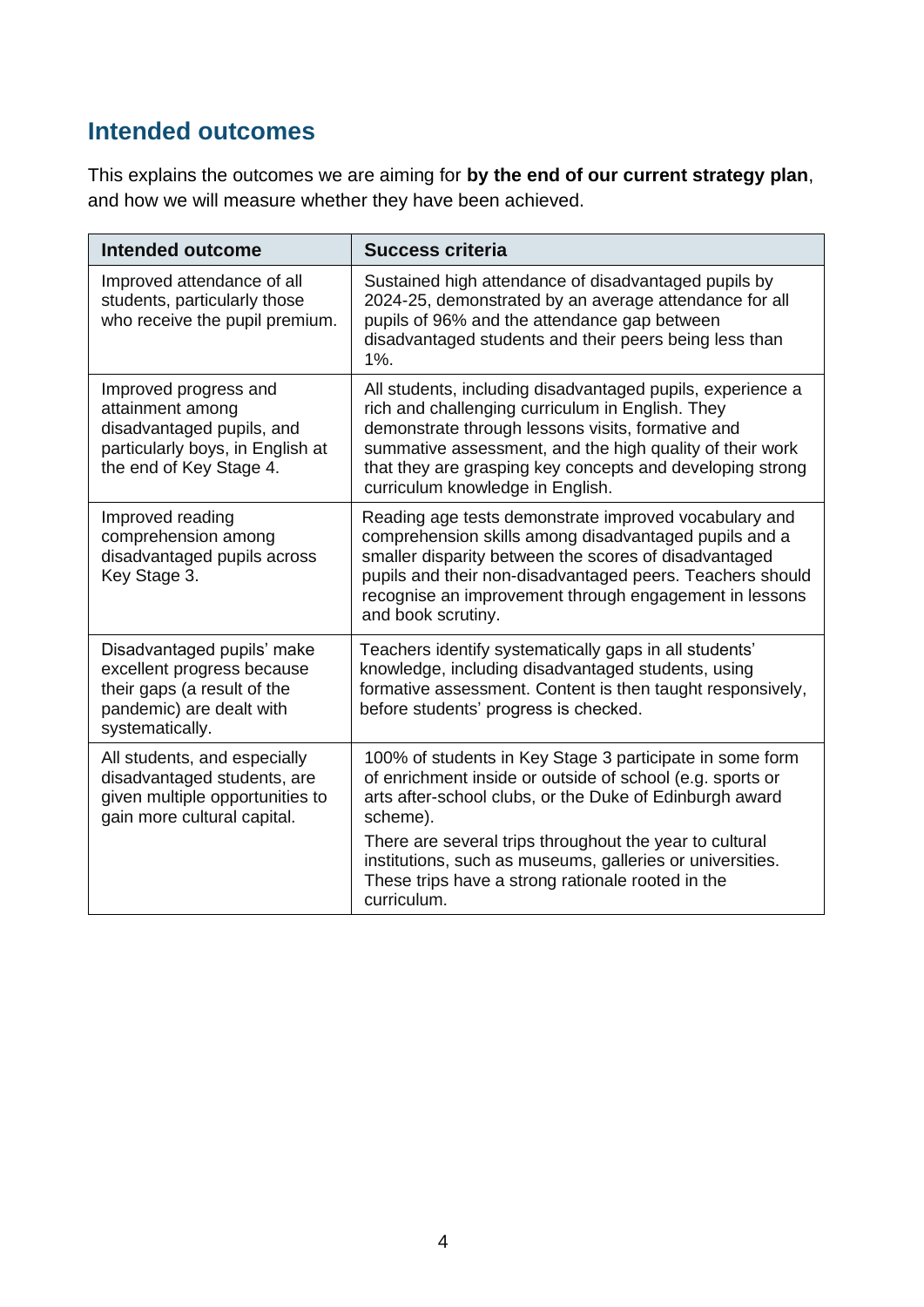## **Activity in this academic year**

This details how we intend to spend our pupil premium (and recovery premium funding) **this academic year** to address the challenges listed above.

#### **Teaching**

Budgeted cost: £365 759

| <b>Activity</b>                                                                    | <b>Evidence that supports this</b><br>approach                                                                                                                                                                                                                                                                                                                                                                                   | Challenge number(s)<br>addressed |
|------------------------------------------------------------------------------------|----------------------------------------------------------------------------------------------------------------------------------------------------------------------------------------------------------------------------------------------------------------------------------------------------------------------------------------------------------------------------------------------------------------------------------|----------------------------------|
| Continue to invest in<br>high-quality CPD for<br>staff                             | High-quality teaching improves pupil<br>outcomes and effective CPD offers a<br>crucial tool to develop teaching<br>quality (EEF). Our CPD offering<br>includes weekly curriculum<br>masterclasses focusing on effective<br>delivery of content, deliberate<br>practice sessions (applying the<br>EEF's five mechanisms for<br>developing teacher techniques)<br>leadership development<br>opportunities, and student spotlights. | 2, 3, 5                          |
| Retain small class sizes<br>in English in Key Stage<br>3                           | Smaller class sizes allow teachers to<br>have higher quality interactions with<br>their students, ensuring that pupils<br>are receiving targeted numeracy and<br>literacy support. The EEF has found<br>that reduced class sizes have an<br>average impact on progress of +2<br>months.                                                                                                                                          | 2, 3, 5                          |
| Increase in staffing for<br>English, mathematics,<br>science and EBacc<br>subjects | Increased staffing in key subjects<br>allows for high-quality teaching,<br>which is the 'most important lever<br>schools have to improve pupil<br>attainment' (EEF).                                                                                                                                                                                                                                                             | 2, 3, 5                          |

#### **Targeted academic support**

Budgeted cost: £159 045

| <b>Activity</b>                                                                                                                 | <b>Evidence that supports this</b><br>approach                                                                                                                                                                | Challenge number(s)<br>addressed |
|---------------------------------------------------------------------------------------------------------------------------------|---------------------------------------------------------------------------------------------------------------------------------------------------------------------------------------------------------------|----------------------------------|
| Online homework<br>support clubs (Sparx<br>and Hegarty support for<br>Years 7 to 11, Seneca<br>and Educake for Year<br>11 only) | Our homework clubs target students<br>who underperforming on a number of<br>measures (e.g. time spent<br>completing homework tasks).<br>Completing high-quality homework<br>can have a high impact on student | 2, 3, 5                          |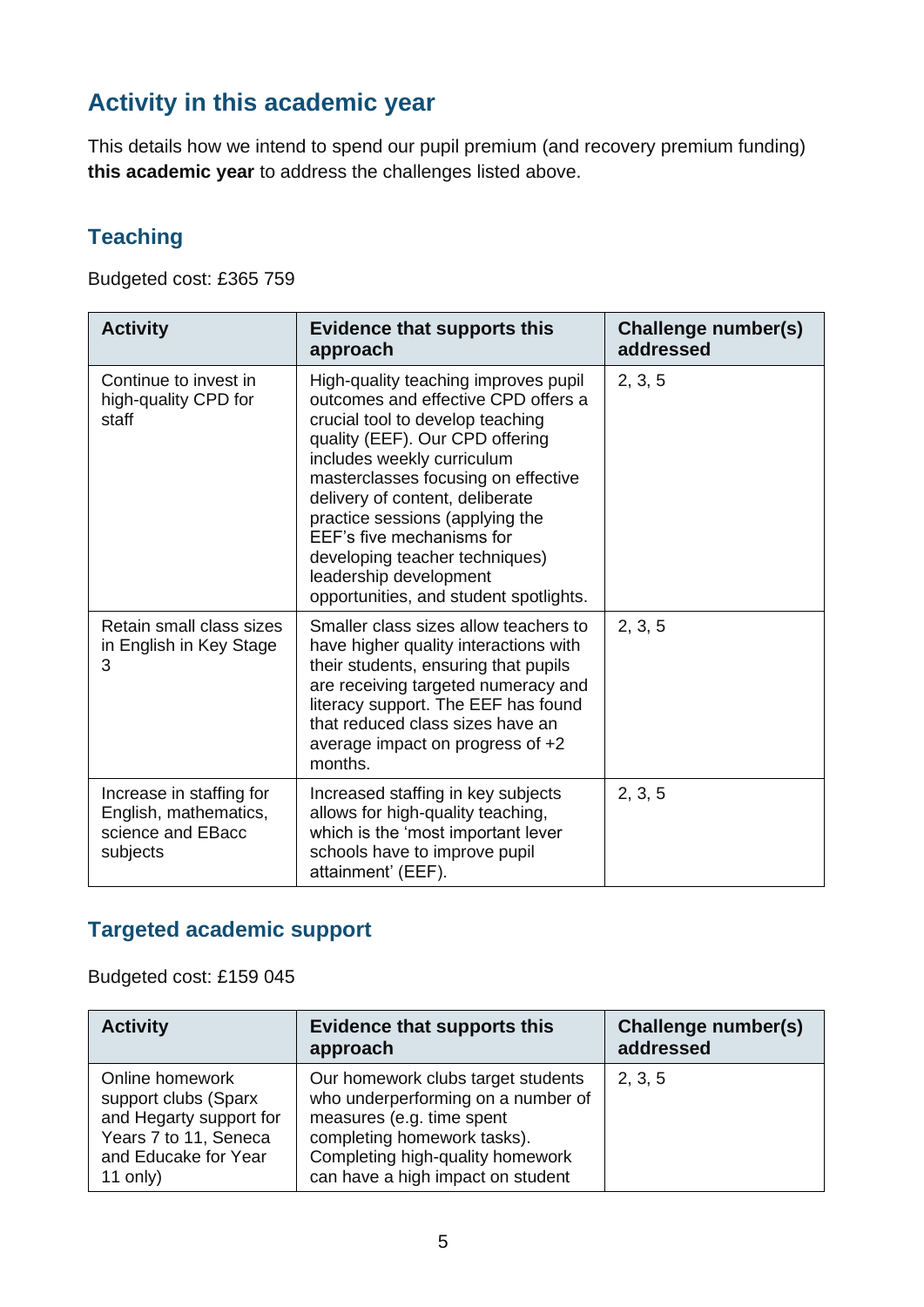|                                                                                  | progress, according to the EEF (+5<br>months).                                                                                                                                                                                                                                                                                                                                              |         |
|----------------------------------------------------------------------------------|---------------------------------------------------------------------------------------------------------------------------------------------------------------------------------------------------------------------------------------------------------------------------------------------------------------------------------------------------------------------------------------------|---------|
| Year 11 small group<br>tutor time intervention<br>for English and<br>mathematics | Students receive tutor time<br>intervention three times a week; this<br>frequency shows the greatest impact<br>(EEF). Tutor time intervention is<br>tailored to students' specific needs;<br>we use mock exams to identify and<br>target these needs. The EEF has<br>found that small group intervention<br>has an average impact on progress<br>of +4 months over the course of a<br>year. | 2, 3, 5 |
| Twice-yearly reading<br>age tests for Year 7 and<br>Year 8 students              | Effective diagnosis of reading<br>difficulties is crucial for ensuring that<br>the right students get the support<br>they need for developing reading<br>comprehension strategies (EEF).                                                                                                                                                                                                    | 2, 3    |
| Year 11 after-school<br>intervention programme                                   | Pupils have one hour of intervention<br>every day after school. All subjects<br>have a regular session. Students<br>have their own class teacher so that<br>their needs are met and the extra<br>time builds on their capabilities. The<br>EEF has found that after-school<br>intervention has an average impact<br>on progress of +3 months.                                               | 2, 3, 5 |
| Read Write Inc. Fresh<br>Start reading<br>intervention programme                 | 25-minutes-a-day interventions that<br>are proven to improve students'<br>accuracy and fluency when reading,<br>as well as their comprehension,<br>spelling and punctuation.                                                                                                                                                                                                                | 2, 3    |
| Tutor time reading for<br>Key Stage 3 and Year<br>10 students                    | Reading comprehension strategies<br>have high impact on average (+6<br>months, according to the EEF). Our<br>tutor time reading programme<br>ensures students are regularly<br>accessing ambitious and challenging<br>texts and are exposed to a high<br>number of tier 2 words that will<br>support their understanding across<br>the curriculum.                                          | 2, 3    |

## **Wider strategies**

#### Budgeted cost: £58 383

| <b>Activity</b>                                                       | <b>Evidence that supports this</b><br>approach                                                                      | Challenge number(s)<br>addressed |
|-----------------------------------------------------------------------|---------------------------------------------------------------------------------------------------------------------|----------------------------------|
| Attendance trackers,<br>first response phone<br>calls and home visits | Robust tracking of attendance data is<br>crucial to address attendance issues<br>(Durrington Research School). This |                                  |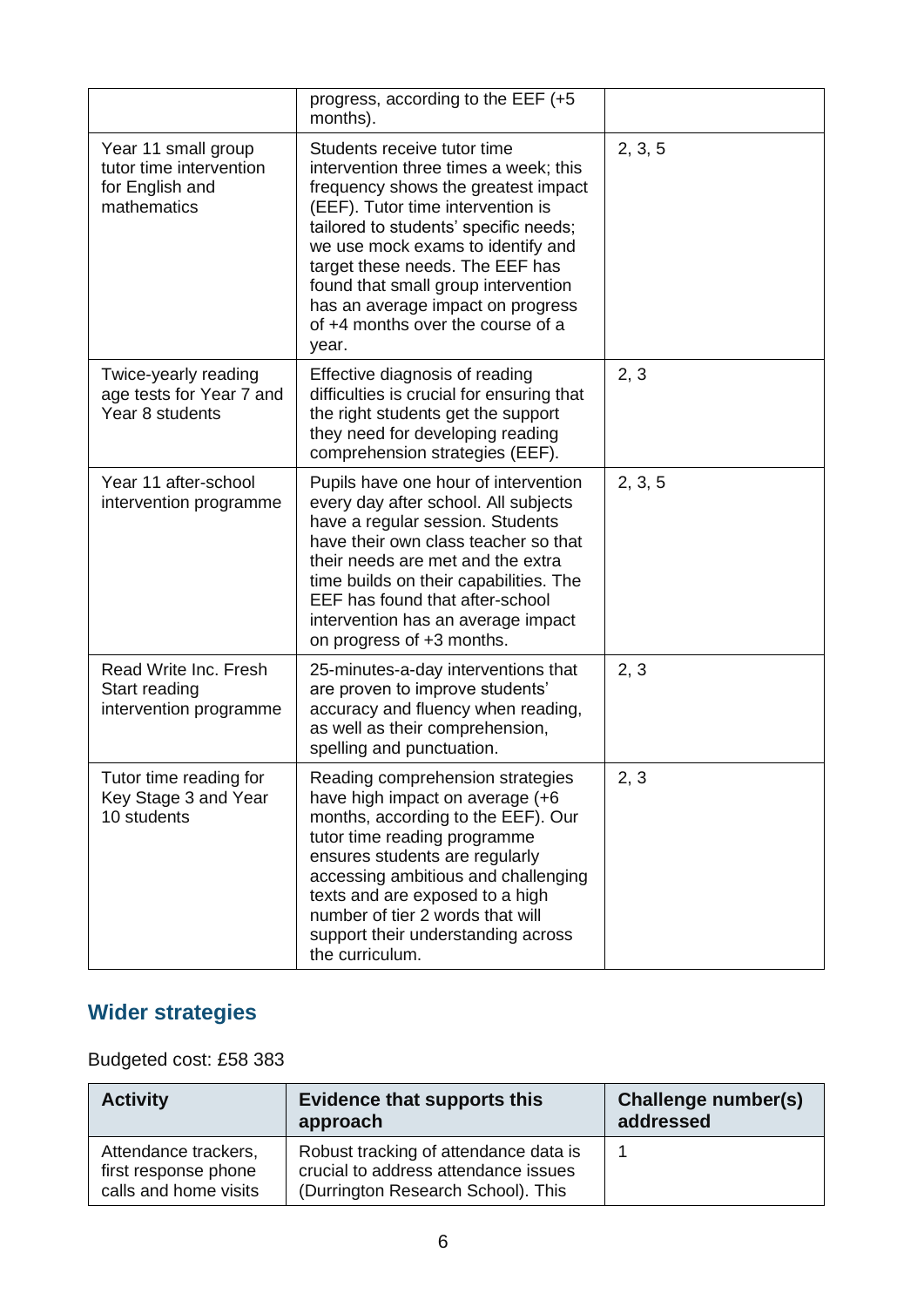|                                                                                                                                                      | allows patterns of absence to be<br>scrutinised and interventions (e.g.,<br>phone calls from Heads of Year, home<br>visits and rewards) to be implemented<br>in a timely manner.                                                                                                                                                                                                                                                        |                |
|------------------------------------------------------------------------------------------------------------------------------------------------------|-----------------------------------------------------------------------------------------------------------------------------------------------------------------------------------------------------------------------------------------------------------------------------------------------------------------------------------------------------------------------------------------------------------------------------------------|----------------|
| <b>Student Support</b><br>Mentors (SSMs) and<br>counsellor services                                                                                  | SSMs provide support and intervene<br>at an early stage to ensure all absent<br>students receive a phone call every<br>day that they are absent. We also<br>provide select students with in-house<br>counselling to ensure students are<br>able to be in their lessons as much as<br>possible.                                                                                                                                          | $\mathbf{1}$   |
| After-school clubs,<br>trips and peripatetic<br>music lessons for Key<br>Stage 3 students;<br>Duke of Edinburgh<br>trips for Key Stage 4<br>students | Outdoor adventure learning, after-<br>school clubs (including physical<br>activity and arts participation, including<br>music lessons) and trips 'support<br>pupils to develop non-cognitive skills<br>such as resilience [which] in turn<br>have a positive effect on academic<br>outcomes' (EEF). There is some<br>evidence that involvement in extra-<br>curricular activities may increase pupil<br>attendance and retention (EEF). | $\overline{4}$ |
| Key workers for SEND<br>students                                                                                                                     | Teaching assistants providing targeted<br>support to specific students out-of-<br>class can have an impact of +4<br>months on pupils' progress (EEF).                                                                                                                                                                                                                                                                                   | 2, 3, 5        |
| West London Zone<br>support for our most<br>vulnerable<br>disadvantaged<br>students                                                                  | The West London Zone has a strong<br>track record for improving students'<br>mental health and emotional wellbeing<br>- often a barrier to attending school.                                                                                                                                                                                                                                                                            | 1              |

## **Total budgeted cost: £561 000**